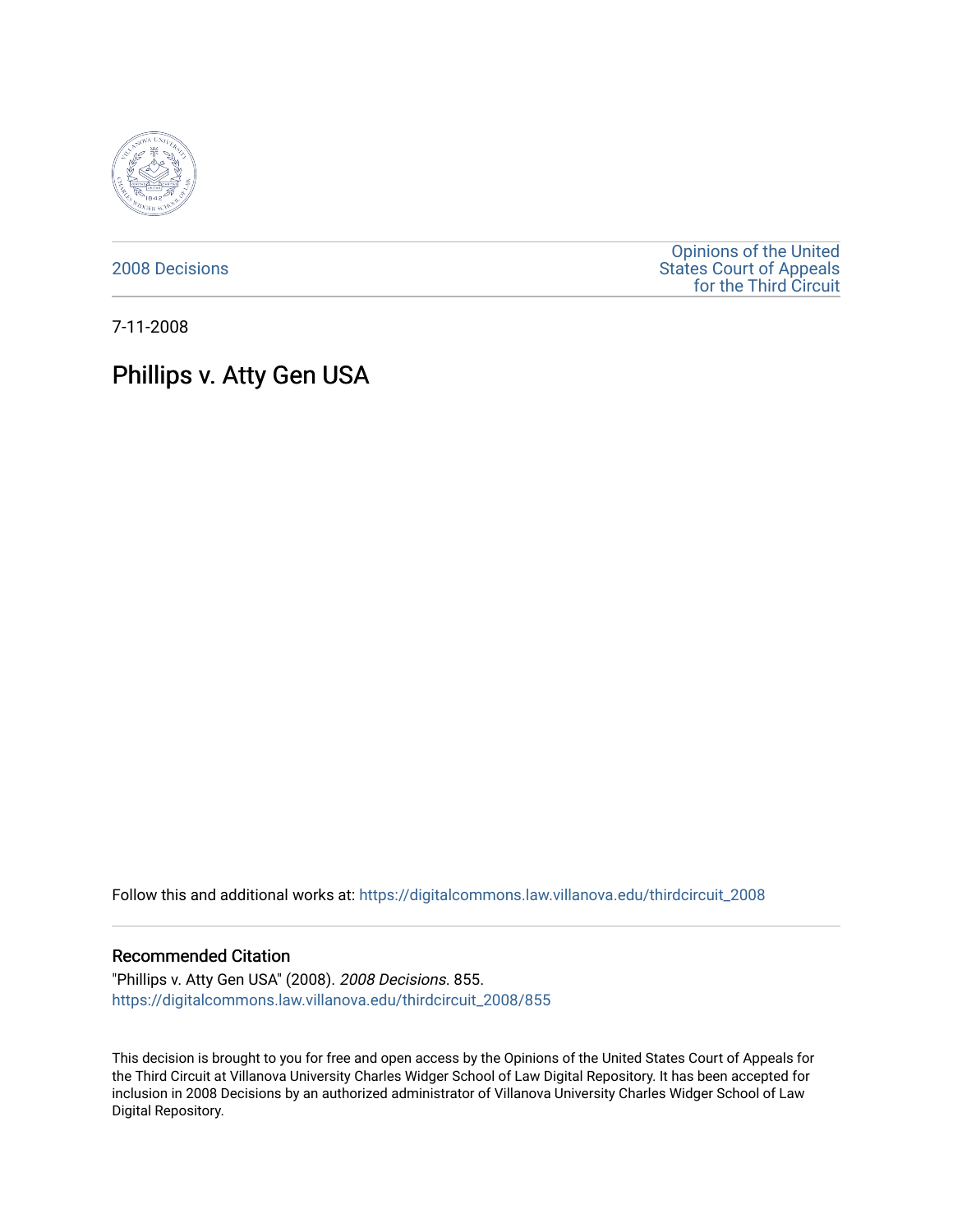#### NOT PRECEDENTIAL

### UNITED STATES COURT OF APPEALS FOR THE THIRD CIRCUIT

\_\_\_\_\_\_\_\_\_\_\_

No. 04-4509

LEON EMANUEL PHILLIPS, Petitioner

v.

ATTORNEY GENERAL OF THE UNITED STATES

Petition for Review of an Order of the United States Department of Justice Board of Immigration Appeals (BIA No. A37 453 263) Immigration Judge: Honorable Alberto J. Riefkohl

Submitted Pursuant to Third Circuit LAR 34.1(a) July 2, 2008

\_\_\_\_\_\_\_\_\_\_\_\_\_\_\_\_\_\_\_\_\_\_\_\_

RENDELL, GREENBERG and VAN ANTWERPEN, Circuit Judges

(Filed: July 11, 2008) \_\_\_\_\_\_\_\_\_\_\_

## OPINION OF THE COURT \_\_\_\_\_\_\_\_\_\_\_

PER CURIAM

Leon Phillips petitions for review of a Board of Immigration Appeals ("BIA")

decision vacating the Immigration Judge's ("IJ") grant of a discretionary waiver from

deportation under 8 U.S.C. § 1182(c), former § 212(c) of the Immigration and Nationality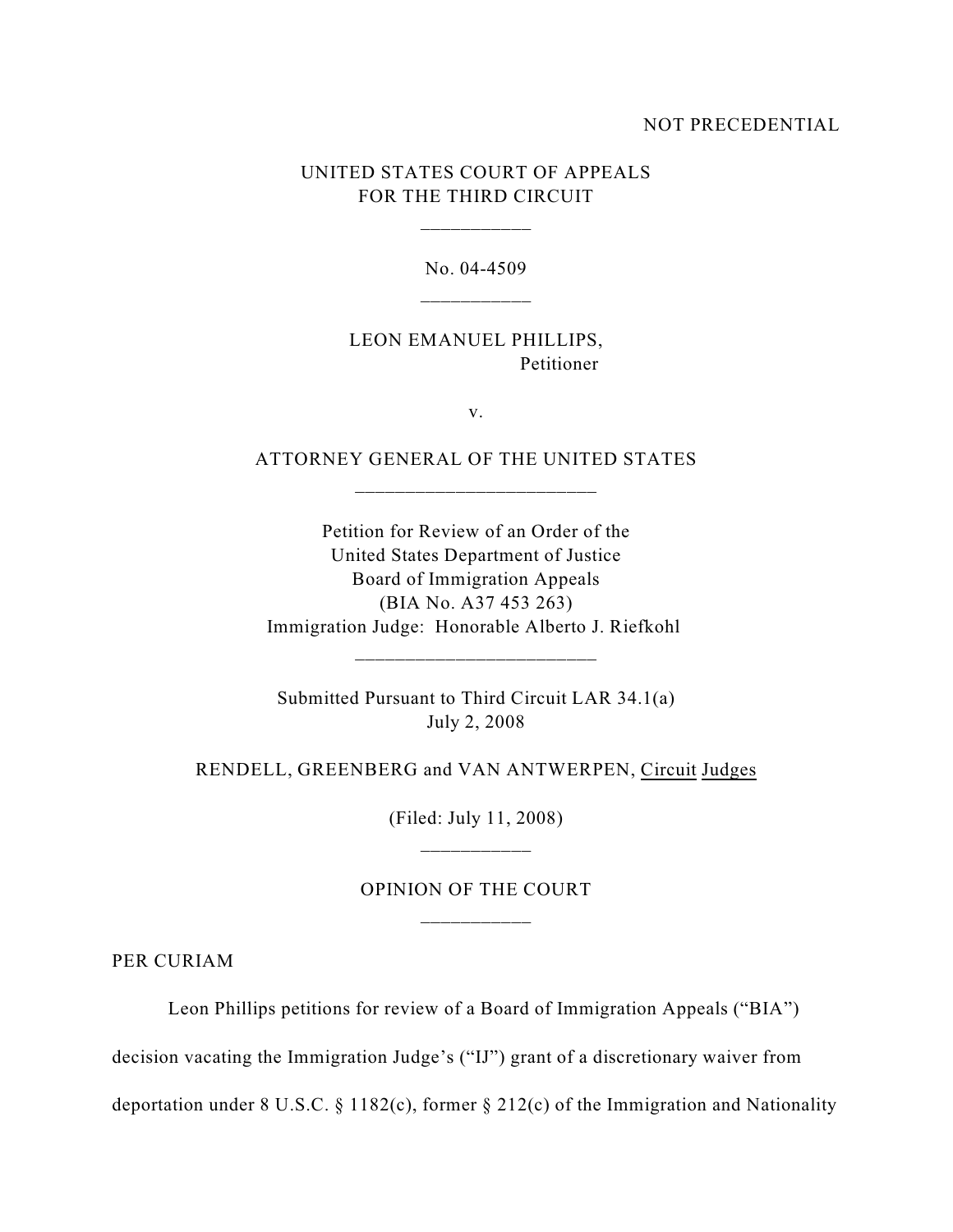Act. We will deny the petition for review.

Phillips is a native and citizen of Jamaica. He entered the United States in 1980 as a lawful permanent resident when he was nine years old. In 1992, Phillips was convicted in New Jersey state court of possession of marijuana with intent to distribute within 1,000 feet of a school. In 1993, the Immigration and Naturalization Service issued an order to show cause charging that Phillips was subject to deportation because he was convicted of violating a law relating to a controlled substance and because he was convicted of an aggravated felony, as defined by the Immigration and Nationality Act.

Phillips conceded his conviction, but he denied that he was deportable as charged and moved to terminate the proceedings. On May 5, 1995, the IJ denied Phillips' motion to terminate, ruling that Phillips was not an aggravated felon because he was not sentenced to five or more years in prison, but holding that he was deportable for violating a law relating to a controlled substance, other than a single offense involving possession for one's own use of 30 grams or less of marijuana.

Phillips applied for a waiver from deportation under former  $\S 212(c)$  of the Immigration and Nationality Act. On May 9, 1995, the IJ held a hearing on the merits of the application. On September 25, 1996, the IJ issued a "Memorandum Temporary Order" holding Phillips' proceedings in abeyance pending a decision by the Attorney General or the Supreme Court addressing whether the Antiterrorism and Effective Death Penalty Act of 1996, effective April 24, 1996, precluded Phillips from seeking a waiver.

2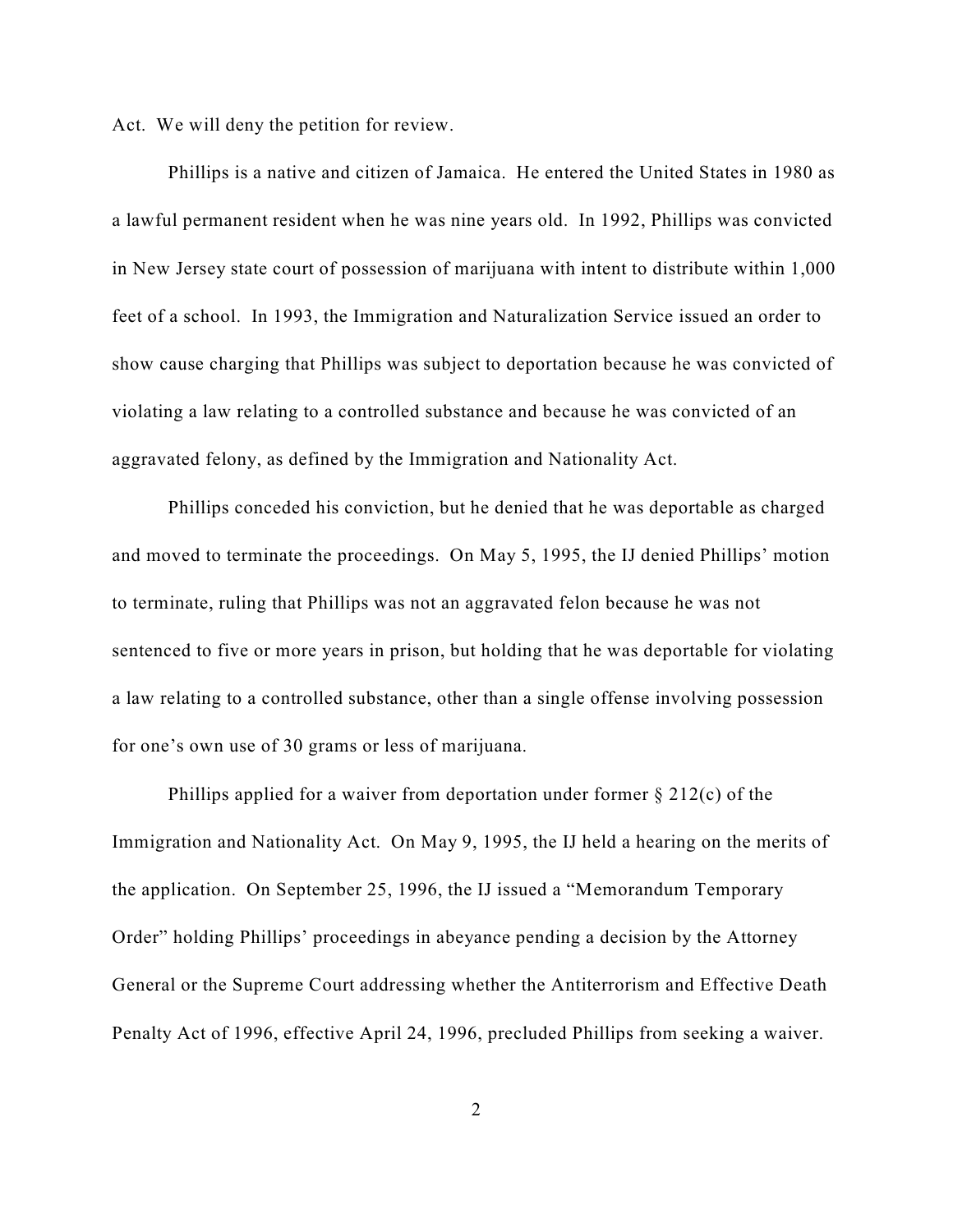On June 27, 1997, the IJ ordered Phillips' deportation, concluding that he was ineligible for a waiver under a recent decision by the Attorney General. Phillips appealed, arguing that he was eligible for a waiver and that his application should have been considered on the merits. It appears that the BIA remanded the matter to the IJ to consider Phillips' application on the merits after the Supreme Court decided I.N.S. v. St. Cyr, 533 U.S. 289 (2001), under which Phillips was eligible for a waiver.<sup>1</sup>

In 2003, after a hearing, the IJ granted Phillips' application for a  $\S 212(c)$  waiver. The IJ found Phillips' situation in 2003 "completely different" from his situation in 1995. The IJ explained that Phillips was now married, had a daughter and a stepdaughter, had steady employment, and had been rehabilitated completely. The IJ recognized that Phillips was arrested in 1997 for possession of marijuana, but stated that the charges were disposed of under New Jersey's disorderly offense statute, and that he had avoided any other problems. The IJ stated that Phillips has been a lawful permanent resident since he was nine years old, that he had no family in Jamaica, and that he had matured and understood his obligations as an adult. The IJ also noted that Phillips was trying to obtain legal custody of his daughter, whose mother was unstable. The IJ expressed concern about the care of Phillips' daughter if he were removed.

The Government appealed, and the BIA vacated the grant of a waiver. The BIA

The remand order and the June 27, 1997, deportation order are not included in the administrative record. Although the BIA returned the record to the IJ on March 31, 2000, to supply the June 27, 1997, decision, it was apparently not provided.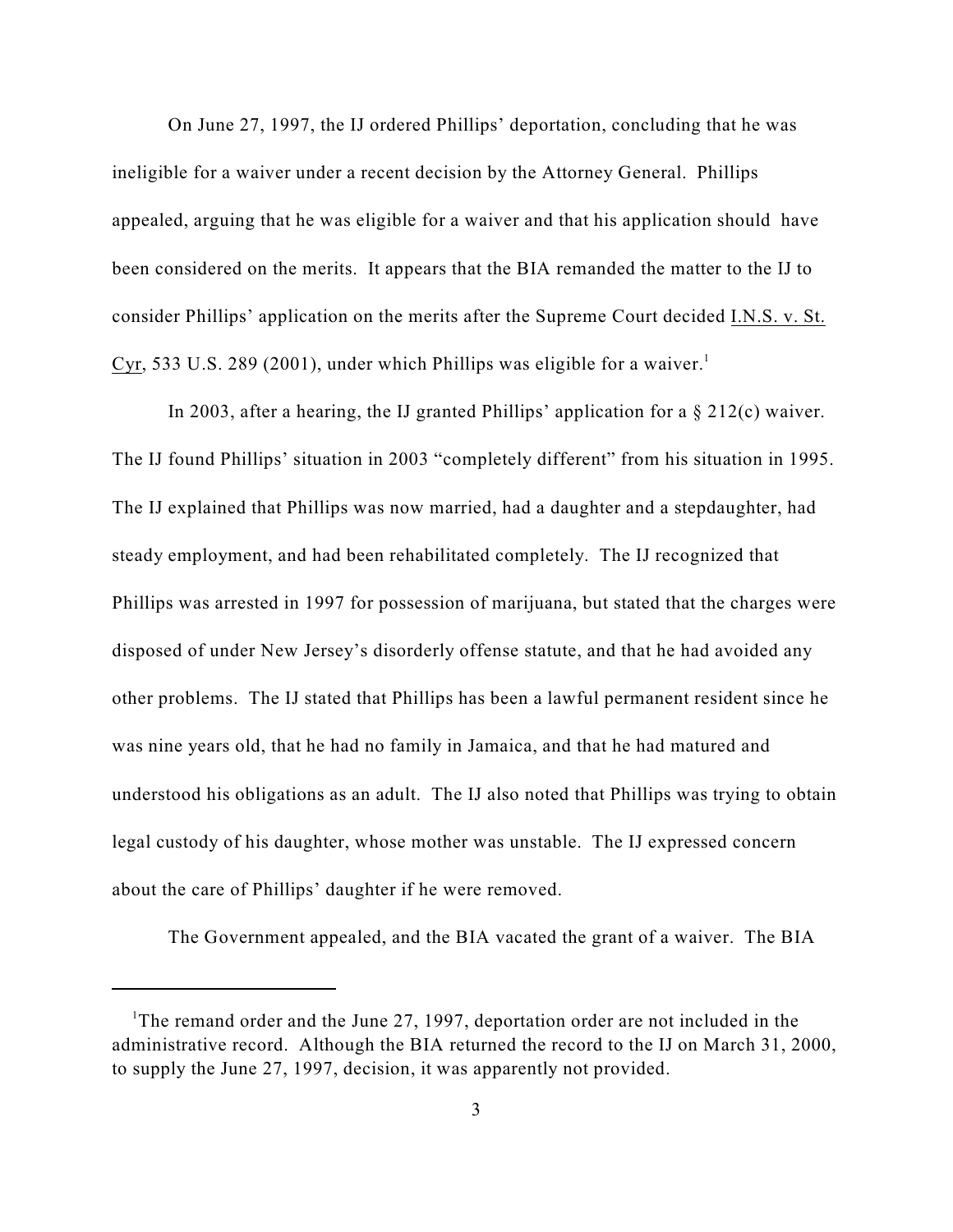found that the record supported the IJ's determination that Phillips had been rehabilitated, but concluded that the equities in the case were not sufficiently unusual or outstanding to outweigh the serious negative factors of Phillips' criminal conviction for possessing drugs with the intent to sell them near a school and his subsequent conviction for possession of marijuana.<sup>2</sup> This petition for review followed.

We must first address our jurisdiction to entertain Phillips' petition for review. The Government argues that we lack jurisdiction to review the BIA's discretionary denial of a waiver. Phillips, however, does not challenge the discretionary denial of relief. Rather, he raises two legal arguments for our review. Although the Government further argues that we lack jurisdiction because Phillips is a criminal alien, we have jurisdiction to consider Phillips' constitutional claims and questions of law. See Kamara v. Attorney General, 420 F.3d 202, 210 (3d Cir. 2005). The Government's motion and renewed motion to dismiss the petition for review for lack of jurisdiction are denied.

Phillips primarily argues in his petition for review that his conviction is not an aggravated felony. Although the IJ described Phillips as an aggravated felon in his 2003 decision on the waiver application, as noted above, on May 5, 1995, the IJ ruled that Phillips is not an aggravated felon because he was not sentenced to five or more years in prison. A.R. at 339-42. The IJ held that Phillips is deportable for violating a law relating

<sup>&</sup>lt;sup>2</sup>One board member dissented, stating that Phillips showed sufficient equities to overcome his convictions, and that she would affirm the IJ's favorable exercise of discretion.